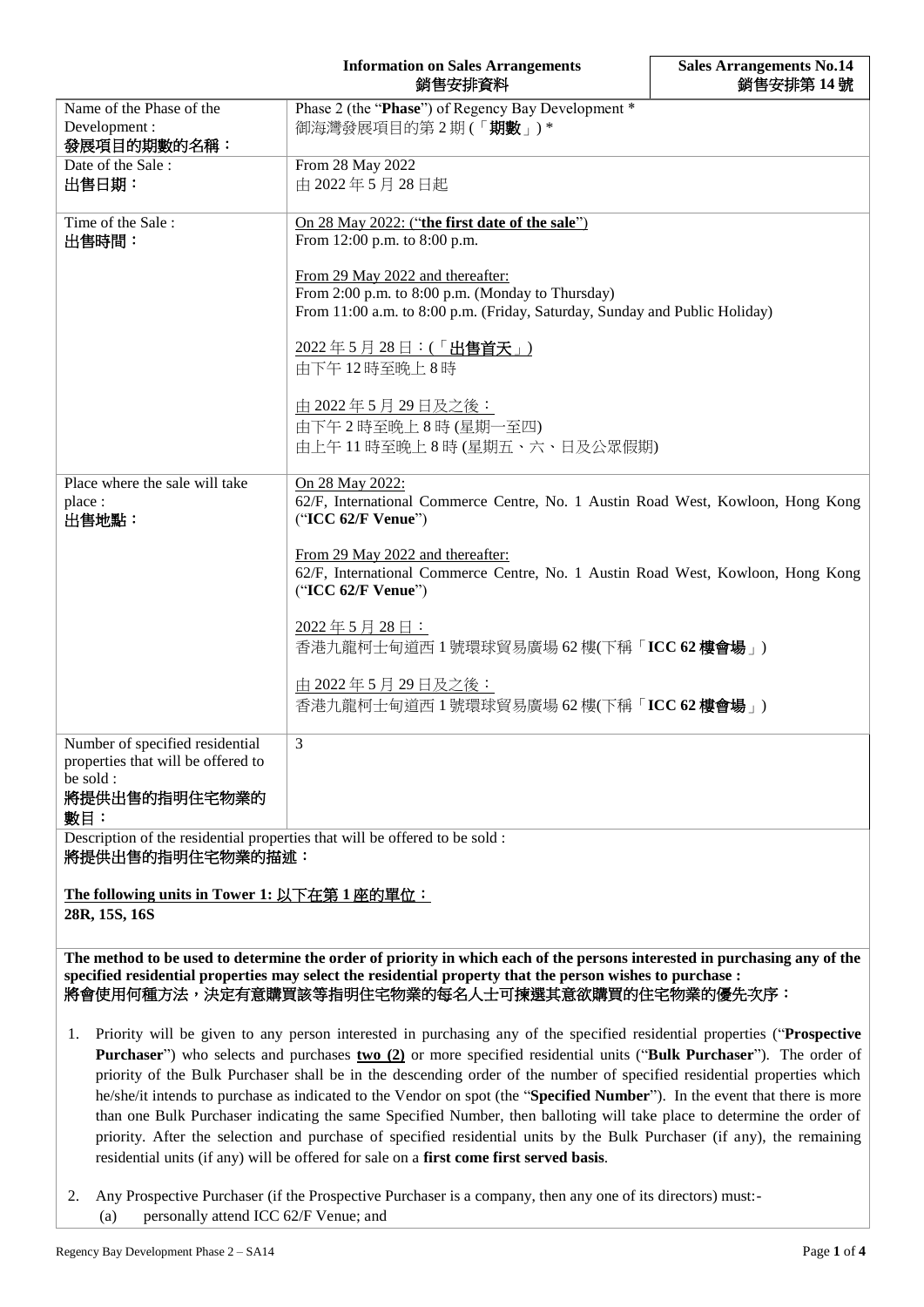- (b) bring along his/her H.K.I.D. Card(s)/Passport(s) and cashier order(s) and (if applicable) copy of Business Registration Certificate and documents filed with the Companies Registry showing the current list of director(s) and secretary. The number of cashier order(s) shall be equal to the number of specified residential property(ies) to be purchased by the Prospective Purchaser. Each cashier order shall be in the sum of HK\$100,000 and made payable to "Mayer Brown";
- 3. For the purpose of determining the order of priority, the Vendor does not accept any person having queued up at ICC 62/F Venue before the commencement time of sale.
- 4. In case of any dispute, the Vendor reserves its absolute right to allocate the specified residential properties to any person interested in purchasing by any method (including balloting).
- 5. The Prospective Purchaser (if the Prospective Purchaser is a company, then any one of its directors) shall personally (or (if the Prospective Purchaser is an individual) his/her/its/their attorney duly appointed pursuant to a validly executed power of attorney in a form prescribed by the Vendor (a "duly appointed attorney")) select at least one (1) specified residential property(ies), which is/are still available at the time of selection in the order of priority as determined above and in an orderly manner and within reasonable time. If the Prospective Purchaser has successfully selected any of the specified residential property(ies) as aforesaid, the Prospective Purchaser (if the Prospective Purchaser is a company, then any one of its directors) shall personally (or (if an individual) by a duly appointed attorney pursuant to a validly executed power of attorney in a form prescribed by the Vendor) enter into one or more Preliminary Agreement(s) for Sale and Purchase of the specified residential property(ies) successfully selected by him/her/it. The cashier order(s) will be used as part payment of the preliminary deposit for the purchase of the specified residential property(ies).
- 6. The Vendor reserves the right to close ICC 62/F Venue at any time if all the specified residential properties have been sold out.
- 7. If Typhoon Signal No. 8 or above is hoisted or Black Rainstorm Warning is issued at any time between the hours of 9:00 a.m. and 8:00 p.m. on any date of the sale, for the safety of the Prospective Purchasers and the maintenance of order at ICC 62/F Venue, the Vendor reserves its absolute right to close ICC 62/F Venue. Details of the arrangement will be posted by the Vendor on the website (www.regencybay2.com.hk) designated by the Vendor for the Phase. Prospective Purchasers will not be notified separately of the arrangement.
- 8. The Vendor reserves the right at any time, (a) for the purpose of maintaining security and order at the ICC 62/F Venue, and/or (b) where there is any event or circumstance affecting or which may affect the safety, order or public health in the ICC 62/F Venue, to change the date(s) and/or time(s) and/or location(s) of the sale to such other date(s) and/or time(s) and/or location(s) as the Vendor may consider appropriate.
- 9. All Prospective Purchasers shall comply with the prescribed procedures as may be required by the Vendor before entering into ICC 62/F Venue and/or (if applicable) any other location(s) of the sale for the purpose of maintaining public health. If a registrant shall not comply with such prescribed procedures, the Vendor reserves its absolute discretion to immediately disqualify such Prospective Purchaser from participating in any selection and/or purchase activities. In case of any dispute, the decision of the Vendor shall be final and conclusive.
- 10. The Vendor's decision to change the date(s) and/or time(s) and/or location(s) of the sale pursuant to this Sales Arrangement shall be final and binding on all Prospective Purchasers, and no Prospective Purchasers shall have any claim against the Vendor in respect thereof.
- 11. In the event of any discrepancy between the English and Chinese versions of this Sales Arrangement, the English version shall prevail.
- 1. 任何有意購買指明住宅物業的人士(下稱「**準買方**」)並選購**兩個**或以上指明住宅物業(下稱「**量購買家**」), 會獲優先選購權。量購買家的優先次序按其即場通知賣方的意欲購買的住宅物業數目(下稱「**指明數目**」),由 大至小排序。倘若有多於一個量購買家的指明數目相同,則會進行抽籤以決定優先次序。量購買家(如有)選購 指明住宅物業之後,餘下的指明住宅物業(如有)將以**先到先得**形式出售。
- 2. 任何準買方(如準買方是公司,則其任何一位董事)須遵從下列程序: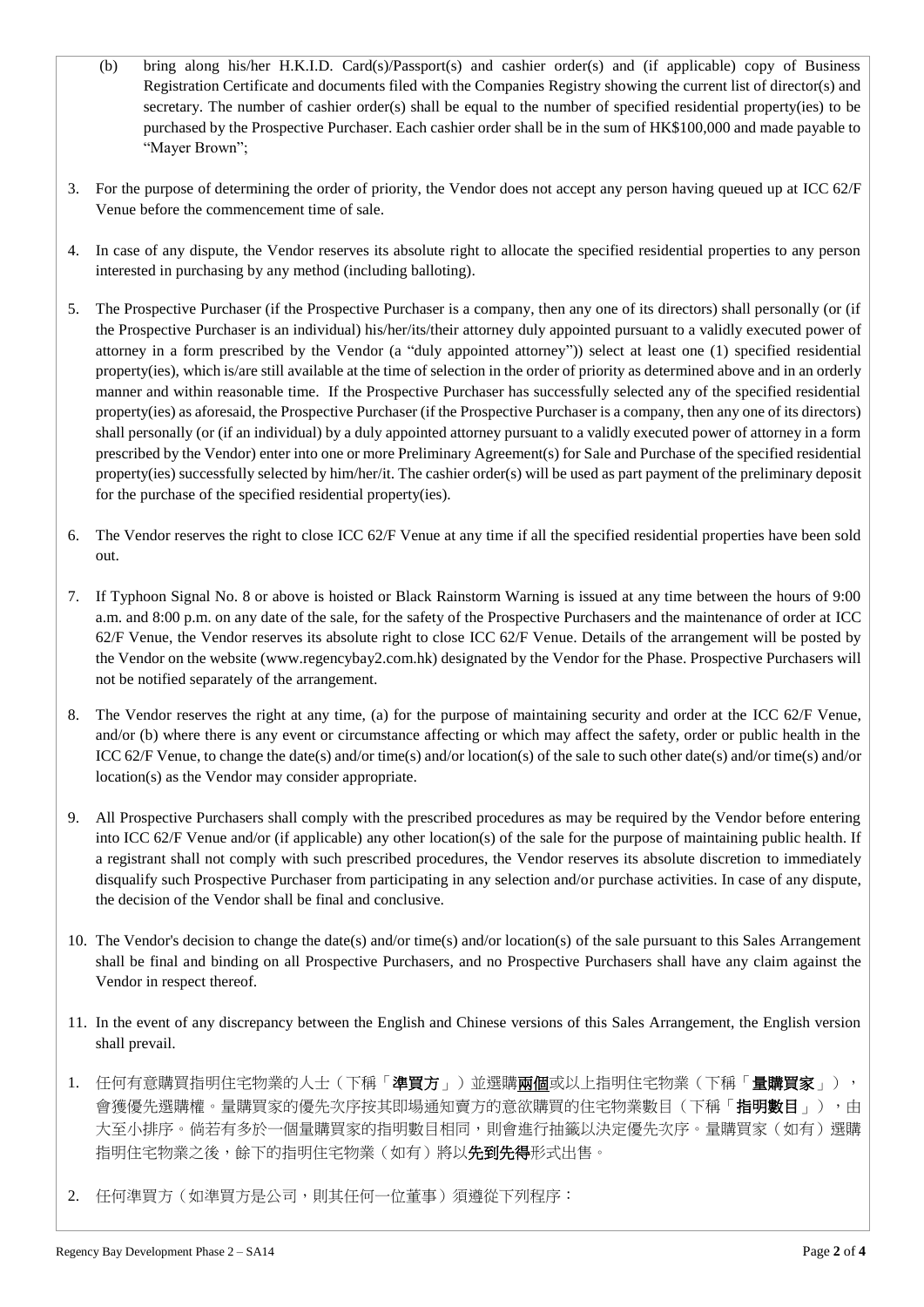(a) 親臨 ICC 62 樓會場; 及

- (b) 攜同其香港身份證/護照正本及本票及(如適用)商業登記證書副本及已於公司註冊處登記之文件以顯示當 時的董事及秘書的名單。本票的數目需與準買方將購買的指明住宅物業的數目相同。每張本票金額為港 幣\$100,000 及抬頭人須為「孖士打律師行」。
- 3. 為決定優先次序的目的,賣方不接受出售時間開始前於 ICC 62 樓會場排隊輪候的人士。
- 4. 如有任何爭議,賣方保留絕對權力以任何方法(包括抽籤)分配該等指明住宅物業予任何有意購買的人士。
- 5. 進買方(如進買方是公司,則其任何一位董事)須根據上述優先次序有秩序地及於合理時間內親身(或(如登記人 為個人)其按賣方所規定的格式並有效地簽署的授權書所委任的授權人(下稱「妥為委任之授權人」)) 揀選於當時 仍可供揀選的 1 個或以上指明住宅物業。按上述成功選擇指明住宅物業的準買方(如準買方是公司,則其任何一 位董事)須親身(或(如個人)按賣方所規定的樣本並有效地簽署的授權書所委任的的妥為委任之授權人)簽署一份或 多份臨時買賣合約購買其成功選擇的指明住宅物業。本票將會用作支付購買指明住宅物業的部份臨時訂金。
- 6. 賣方保留權利在所有指明住宅物業已售出的情況下於任何時間關閉 ICC 62 樓會場。
- 7. 如在任何出售日期的上午 9 時至下午 8 時的任何時間內天文台發出八號或更高風球信號或黑色暴雨警告,為保障 進買方的安全及維持 ICC 62 樓會場的秩序,賣方保留絕對權力關閉 ICC 62 樓會場。賣方會將安排的詳情於賣方 為期數指定的互聯網網站的網址(www.regencybay2.com.hk)公布。準買方將不獲另行通知。
- 8. 賣方保留權利隨時(a)因維持 ICC 62 樓會場及/或(b)有任何事件或情況影響或可能影響 ICC 62 樓會場的安全、秩序 或公共衛生而更改銷售的日期及/或時間及/或地點至賣方認爲合適的其他日期及/或時間及/或地點。
- 9. 爲了維護公共衛生的目的,所有準買方在進入 ICC 62 樓會場及/或 (如適用)任何其他會場之前須遵守賣方可能要 求的規定程序。如準買方不遵守該等規定程序,賣方保留絕對權力取消該準買方參與指明住宅物業的銷售之任何 揀選活動。如有爭議,賣方所作的決定為最終及不可推翻。
- 10. 賣方根據本銷售安排更改出售日的日期及/或時間及/或地點所作的決定為最終決定,對準買方具有約束力。準 買方不得就此向賣方提出任何索賠。

11. 倘若本銷售安排中英文文本有異,以英文文本為準。

**The method to be used, where 2 or more persons are interested in purchasing a particular specified residential property, to determine the order of priority in which each of those persons may proceed with the purchase:** 在有兩人或多於兩人有意購買同一個指明住宅物業的情況下,將會使用何種方法決定每名該等人士可購買該物業的優 先次序:

**Please refer to the above method** 請參照上述方法